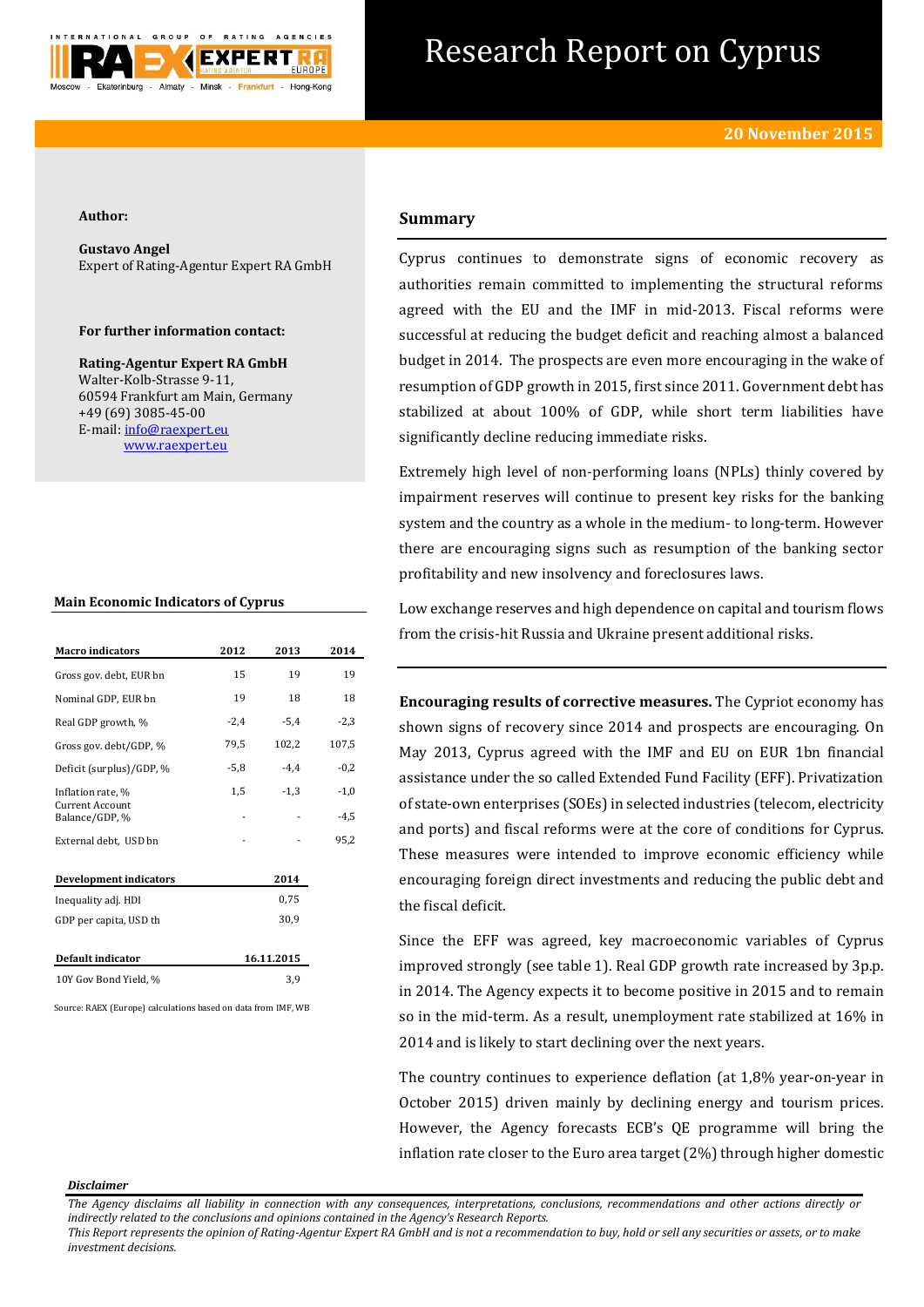

## **Table 1:** Indicators of economic growth

|                                   | 2013    | 2014    | 2015f   | 2016f  | 2017f |
|-----------------------------------|---------|---------|---------|--------|-------|
| Real GDP<br>growth rate           | $-5,4%$ | $-2,3%$ | 0,5%    | 1,4%   | 2,0%  |
| Unemployment<br>rate              | 16%     | 16%     | 16%     | 15%    | 14%   |
| Inflation rate                    | $-1,3%$ | $-1,0%$ | $-1,0%$ | 0,9%   | 1,3%  |
| Domestic<br>demand growth<br>rate | $-9,9%$ | $-1,3%$ | 0,1%    | 1,1%   | 1,4%  |
| BoP/GDP (%)                       | $-24%$  | $-7,4%$ | $-6,5%$ | $-16%$ | 0,1%  |

Source: RAEX (Europe) calculations based on data from IMF



Source: RAEX (Europe) calculations based on data from the Central Bank of Cyprus



**Graph 2:** Fiscal position of the Cyprus government (% of GDP)

Source: RAEX (Europe) calculations based on data from the Central Bank of Cyprus

demand in the medium term. We also expect Cyprus external position to recover in 2017 driven by higher exports and stronger direct investments. Nonetheless, low exchange reserves and high dependence on capital and tourism flows from the crisis-hit Russia and Ukraine present additional risks.

**Banks are profitable with downside risks.** ROA of the Cypriot banking sector was positive 0,3% in 1H 2015 and 1,2x higher than the 1H 2014 figure. However extremely high NPLs, alongside low loss reserves present high downside risks on the banking system. NPLs increased to 45,4% at end-2014 from 4,5% in 2009 as a result of lax lending practices.

Average capital adequacy ratio more than doubled during that period, reaching 10,7% at end-2014. However, low coverage of NPLs by impairment provisions (43% of total NPL during 1H 2015) could deplete additional capital to cover further losses and harm profitability.

Furthermore, credit and deposit contraction also present strong risks to banks' profitability. Loans and deposits declined at a constant pace until 3Q 2014, when they stabilized at about EUR 65bn and EUR 55bn respectively (see graph 1). These trend responds to the loss of public confidence in the banking sector as well as deteriorating economic conditions in countries Cyprus has strong links with (Russia, Greece and Ukraine).

Despite the country's reducing dependence on Greece, the Agency expects that developments in Greece will continue to affect Cyprus through the confidence channel in the short- and med-run. If fully implemented, Russian government's "de-offshorization" policy is likely to harm Cyprus' financial sector in the long-run.

**Reforms boosted fiscal results.** In 2013 the Cypriot government introduced a number of fiscal reforms aimed at reducing the budget deficit, which was at 4,4% of GDP at the time. One of the measures considers the reform of the public administration. This consists of controlling the growth of public sector wages as well as increasing the efficiency of the public sector.

Additionally, authorities adopted a new government guarantee management framework aimed at improving the management of fiscal risks arising from guarantees (currently around 20% of GDP). Furthermore, in an attempt to improve fiscal results, the parliament reformed laws regulating the functioning, oversight and governance of SOEs in October 2015.

## *Disclaimer*

*The Agency disclaims all liability in connection with any consequences, interpretations, conclusions, recommendations and other actions directly or indirectly related to the conclusions and opinions contained in the Agency's Research Reports.*

*This Report represents the opinion of Rating-Agentur Expert RA GmbH and is not a recommendation to buy, hold or sell any securities or assets, or to make investment decisions.*